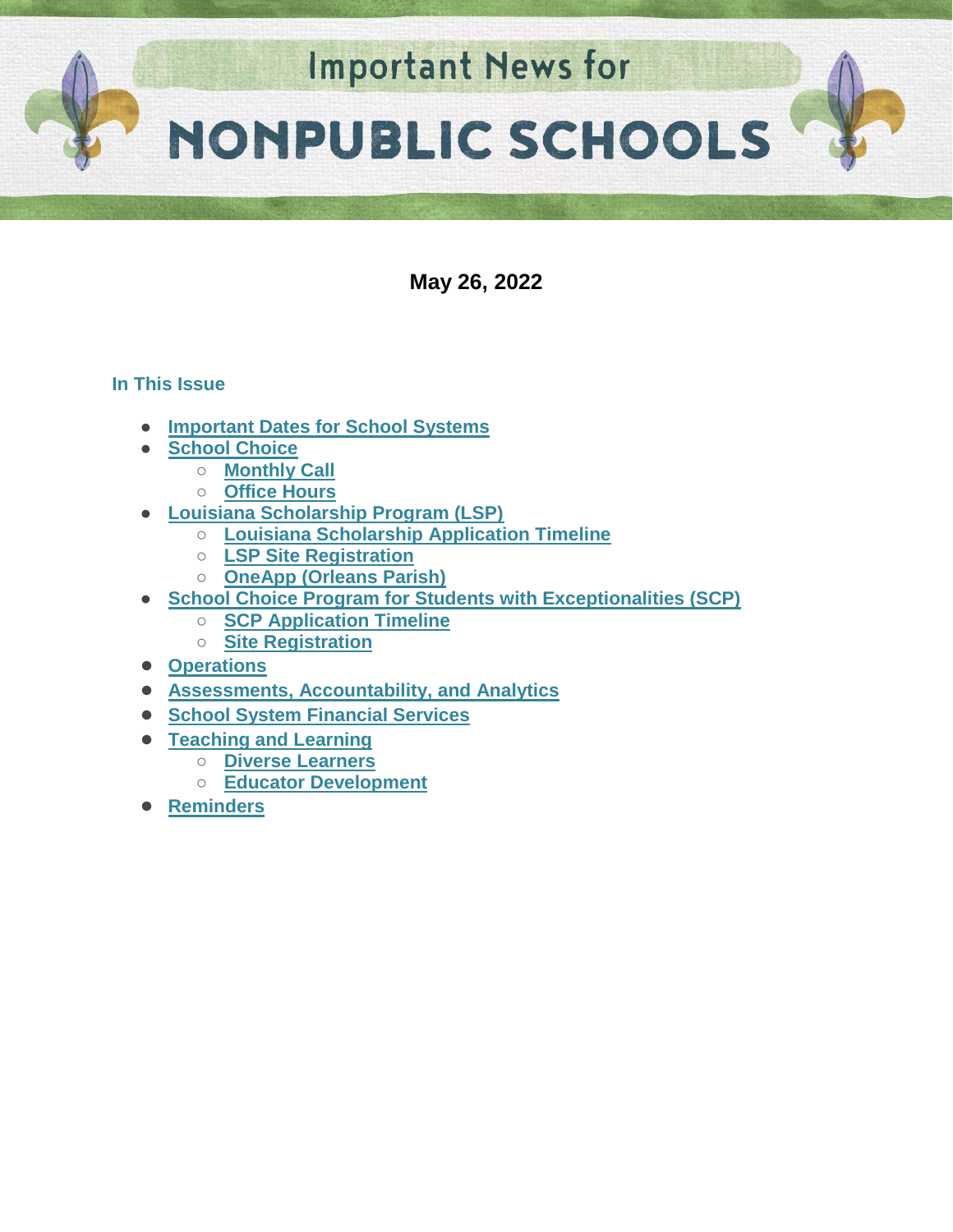# **Important Dates for School Systems**

| <b>Office Hours</b>                                                                                                                                              |                      |  |
|------------------------------------------------------------------------------------------------------------------------------------------------------------------|----------------------|--|
| <b>Office Hours Title</b>                                                                                                                                        | <b>Zoom Link</b>     |  |
| P-EBT Data Managers Office Hours                                                                                                                                 | June 7 at 10 a.m.    |  |
| Early Childhood Lead Agencies Office Hours                                                                                                                       | June 7 at 3 p.m.     |  |
| <b>Assessment and Accountability Office Hours</b>                                                                                                                | June 7 at 3:45 p.m.  |  |
| K-2 Learning Year: Phase 1 Office Hours                                                                                                                          | June 15 at 12 p.m.   |  |
| <b>Monthly Calls*</b>                                                                                                                                            |                      |  |
| <b>Monthly Call Title</b>                                                                                                                                        | <b>Zoom Link</b>     |  |
| <b>Nutrition Support Monthly Call</b>                                                                                                                            | June 7 at 1 p.m.     |  |
| Data Coordinator Monthly Call                                                                                                                                    | June 9 at 1 p.m.     |  |
| <b>Student Well-Being Monthly Call</b>                                                                                                                           | June 15 at 9:30 a.m. |  |
| Nonpublic Monthly Call                                                                                                                                           | June 15 at 3 p.m.    |  |
| Federal Support and Grantee Relations Monthly Cal                                                                                                                | June 16 at 10 a.m.   |  |
| Legislative and Policy Support Monthly Call                                                                                                                      | June 20 at 10 a.m.   |  |
| Assessment and Accountability Monthly Call                                                                                                                       | June 21 at 3:45 p.m. |  |
| *Monthly call presentations are available in the School Improvement Library. View the School System<br>Support Calendar to access a complete schedule of events. |                      |  |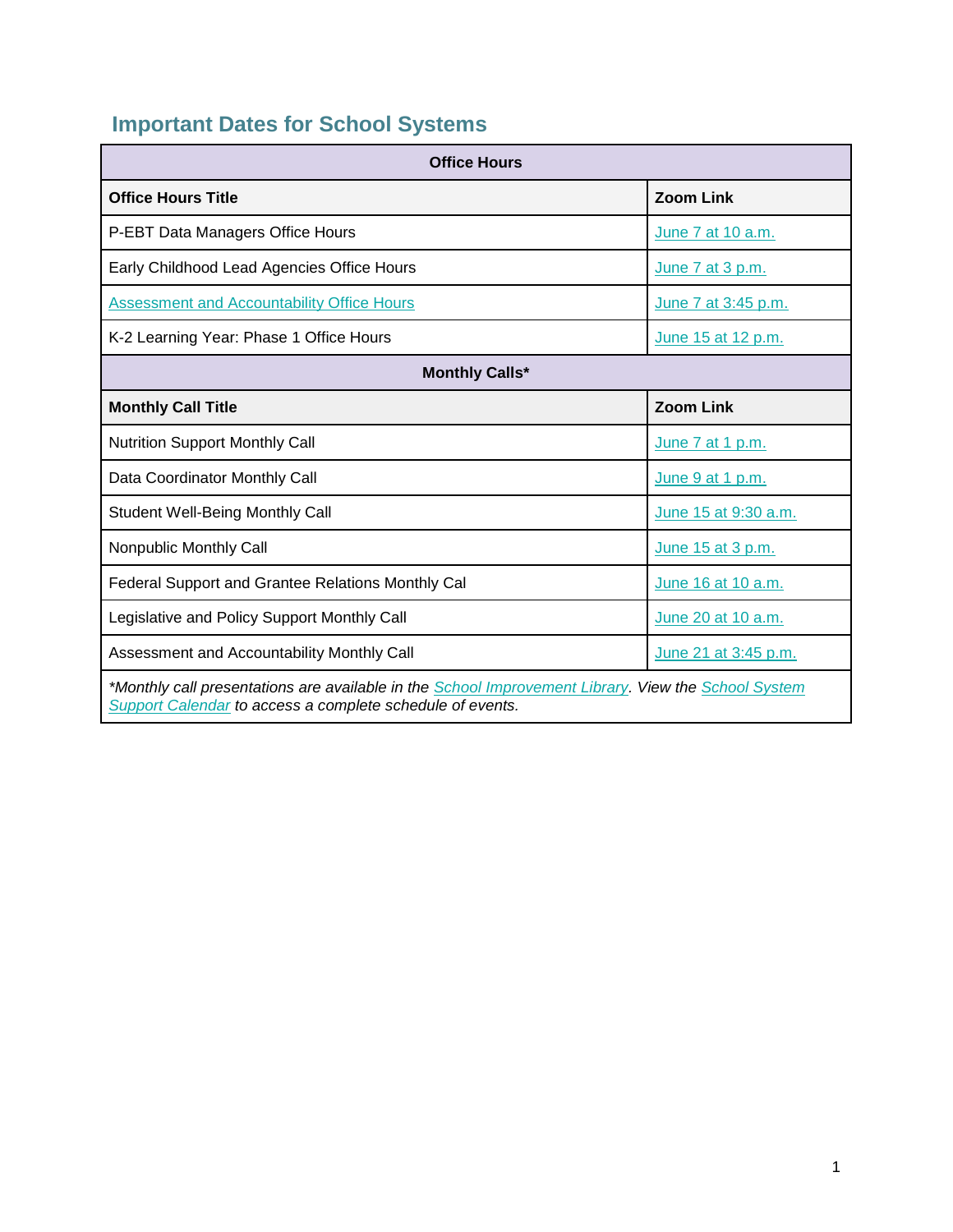# **School Choice**

### <span id="page-2-0"></span>**Monthly Call**

The monthly Nonpublic call will be held on June 15th. If you missed May's call, a copy of the presentation can be found [here](https://louisianabelieves.com/docs/default-source/district-support/nonpublic-monthly-call-may-2022.pdf)

● You can join the monthly calls using [this link:](https://ldoe.zoom.us/j/95207641144?pwd=SDJib051bkVEemM3SzExcXRTUEJRUT09) <https://ldoe.zoom.us/j/95207641144?pwd=SDJib051bkVEemM3SzExcXRTUEJRUT09>

### <span id="page-2-1"></span>**Office Hours**

The Office of School Choice-Nonpublic Schools Team will be offering a new service called [Office Hours.](https://www.picktime.com/LDEnonpublicschools) We are offering office hours to provide one-on-one assistance regarding any questions you may have.

Office hours will be offered each week for **school administrators and other school system employees.** Office hours will be held Tuesdays and Thursdays from 10:30 a.m. to 11:30 a.m.

You can book your Office Hours call using this [link:](https://www.picktime.com/LDEnonpublicschools) <https://www.picktime.com/LDEnonpublicschools>

In order to make sure that every school gets an opportunity to schedule a call, each call will be limited to 15 minutes. When booking your call, you must include a description of what you'd like to discuss during the call in the "booking notes" section of the form. This will ensure that our staff is prepared ahead of the call and can effectively use the time to address your concerns.

PLEASE NOTE: If you miss your scheduled time, you will need to book a new appointment time. If you have any questions about Office Hours, please reach out to us at studentscholarships@la.gov for assistance.

*This service is not available to families. Families with questions should submit them to*  **studentscholarships@la.gov**

**Louisiana Scholarship Program (LSP)**

### <span id="page-2-2"></span>**Louisiana Scholarship Application Timeline**

| <b>PROCESS</b>                                  | <b>DEADLINE</b> |
|-------------------------------------------------|-----------------|
| Roster Registration Verification due in the FTP | 5/27 at 5pm     |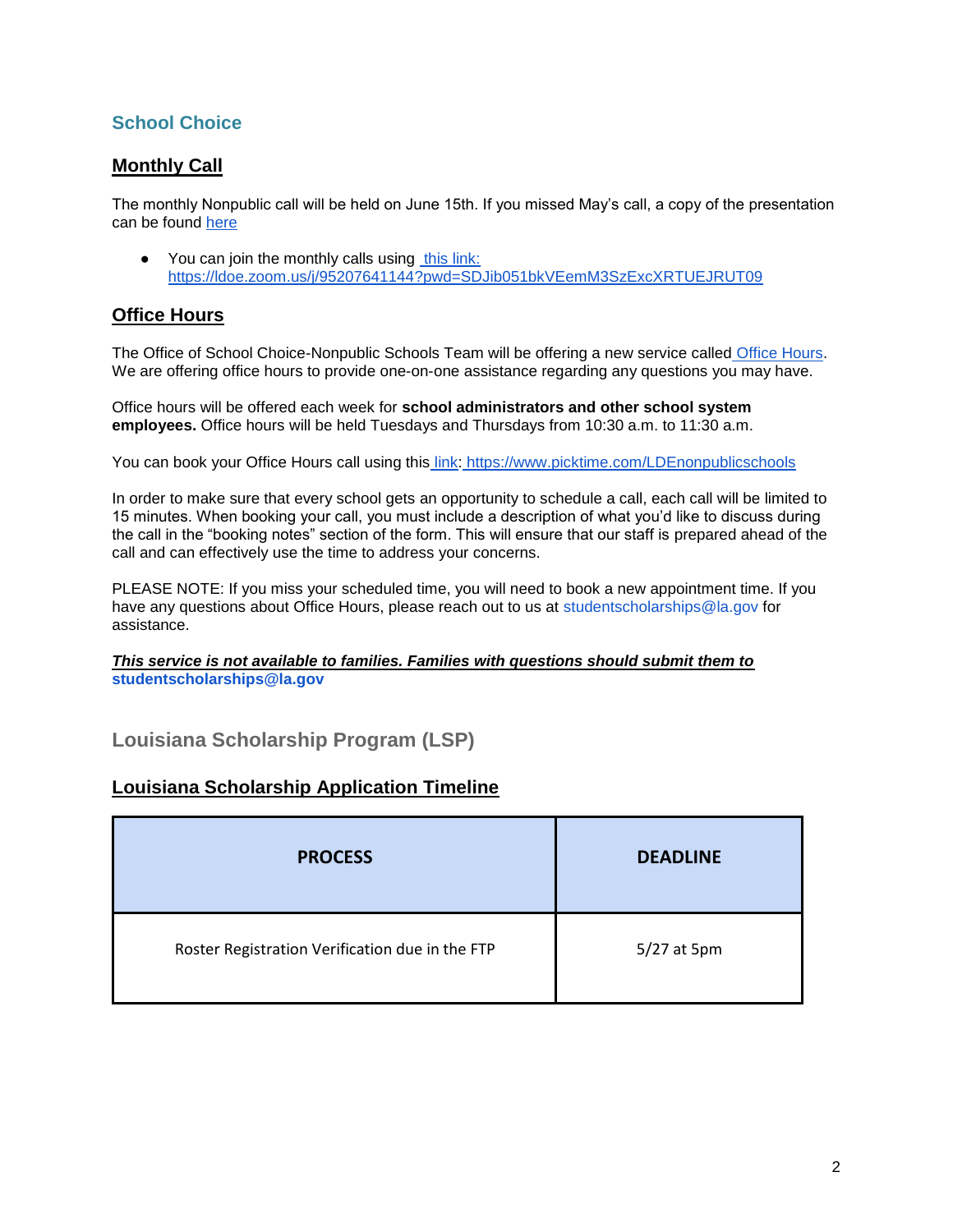| <b>Transfer Window Opens</b>  | 6/15 |
|-------------------------------|------|
| <b>Transfer Window Closes</b> | 7/18 |

### *\*All dates are tentative, please review future issues of the Nonpublic newsletter for all updates.*

## <span id="page-3-0"></span>**LSP Site Registration**

Site Registration for the 2022-23 Louisiana Scholarship Program ends on May  $20<sup>th</sup>$ . Please see the reminders below regarding site registration:

- Site Registration Roster File is due **May 27th at 5pm**
- **Transfer Window opens June 15th**
	- Scholarship students who wish to transfer from one participating Scholarship school to another participating before the start of the 2022-23 the school year must accept the scholarship at the original awarded school.
	- Families are required to submit a Summer Transfer Request form to the Department signed by both the parent/guardian and a representative of the receiving school.
- **Declined Awards** 
	- Scholarship students who no longer wish to participate in the scholarship program for the 2022-23 the school year must complete a declined award form.
	- **This form is NOT to be used for families requesting a transfer.**
		- The deadline for Declined awards was **May 20th**.
		- Once a family declines the award, they will no longer be eligible to receive a scholarship for the remainder of the 2022-23 school year.
		- Once the award has been removed for the 2022-23 school year, it cannot be **reinstated.**
- **For more information on the site registration process, please refer to the slides from the school informational webinar which can be found [here.](https://www.louisianabelieves.com/docs/default-source/district-support/school-information-webinar---lsp-registration-process-4-11-22.pdf)**

If you have any issues or questions about the site registration, please contact our office via email at studentscholarships@la.gov for assistance.

### <span id="page-3-1"></span>**OneApp (Orleans Parish)**

The K-12 Louisiana Scholarship Program rosters will **no longer be available** in Salesforce as of the end of **June 2022**, as the LDE switches to a new scholarship lottery system.

● Please note: All Prek-4 rosters will still be available in Salesforce after this date.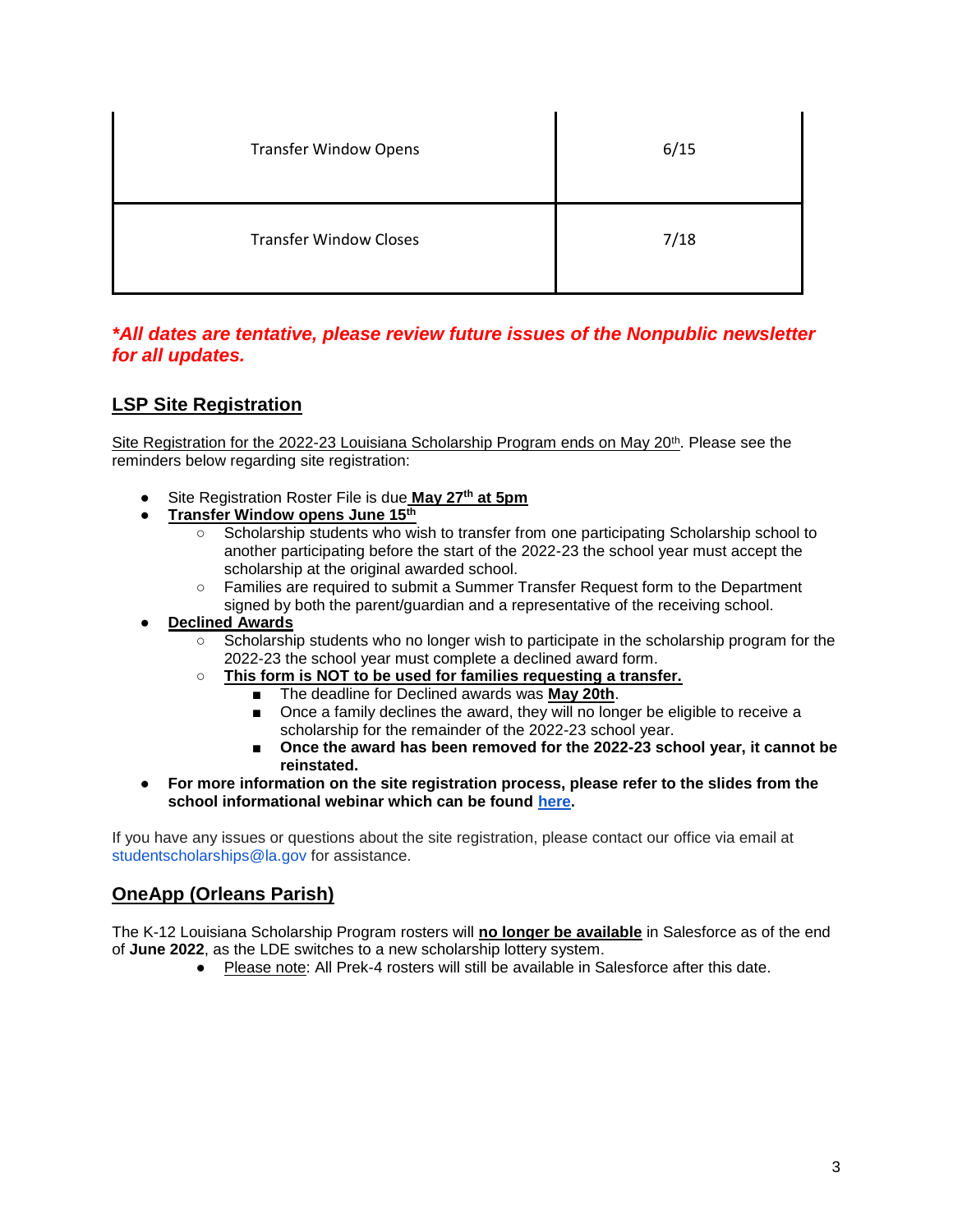**School Choice Program for Students with Exceptionalities (SCP)**

| <b>PROCESS</b>                                                                         | <b>DEADLINE</b> |
|----------------------------------------------------------------------------------------|-----------------|
| Site Registration for 2022-23                                                          | $5/9 - 5/27$    |
| Roster Registration Verification due in the FTP (to include<br>social security number) | 5/31 at 5pm     |

# <span id="page-4-0"></span>**SCP Application Timeline**

### *\*All dates are tentative, please review future issues of the Nonpublic newsletter for all updates.*

## <span id="page-4-1"></span>**Site Registration**

Site Registration for the 2022-23 School Choice program began on May 9th.

#### **All families must be registered at your school by May 27th to accept the scholarship. If a family has not completed registration by May 27th, please indicate in the last column that registration was not completed.**

- Please login to the FTP to view your final roster for the 2022-23 school year. You can access your FTP folder using this link: <https://sftp.doe.louisiana.gov/thinclient/Login.aspx?alert=timeout>
- To login to the FTP please enter your username and password.
	- Username: [insert your sitecode]@nonpublic
	- Enter your password for the FTP*(this is password that you should have set yourself)*
- Click on the folder labeled "2022-23 SCP" to access your roster for the upcoming year
- The roster will be labeled as follows: schoolcode Final Roster 22-23
- All verified final rosters are due on the FTP by May 31st at 5pm.
- Please enter the student's SSN in the column labeled on the roster.
- If a family has not completed registration by May 27th, please indicate in the last column that registration was not completed.
- If a family wishes to decline the award, please indicate that by putting a note in the last column.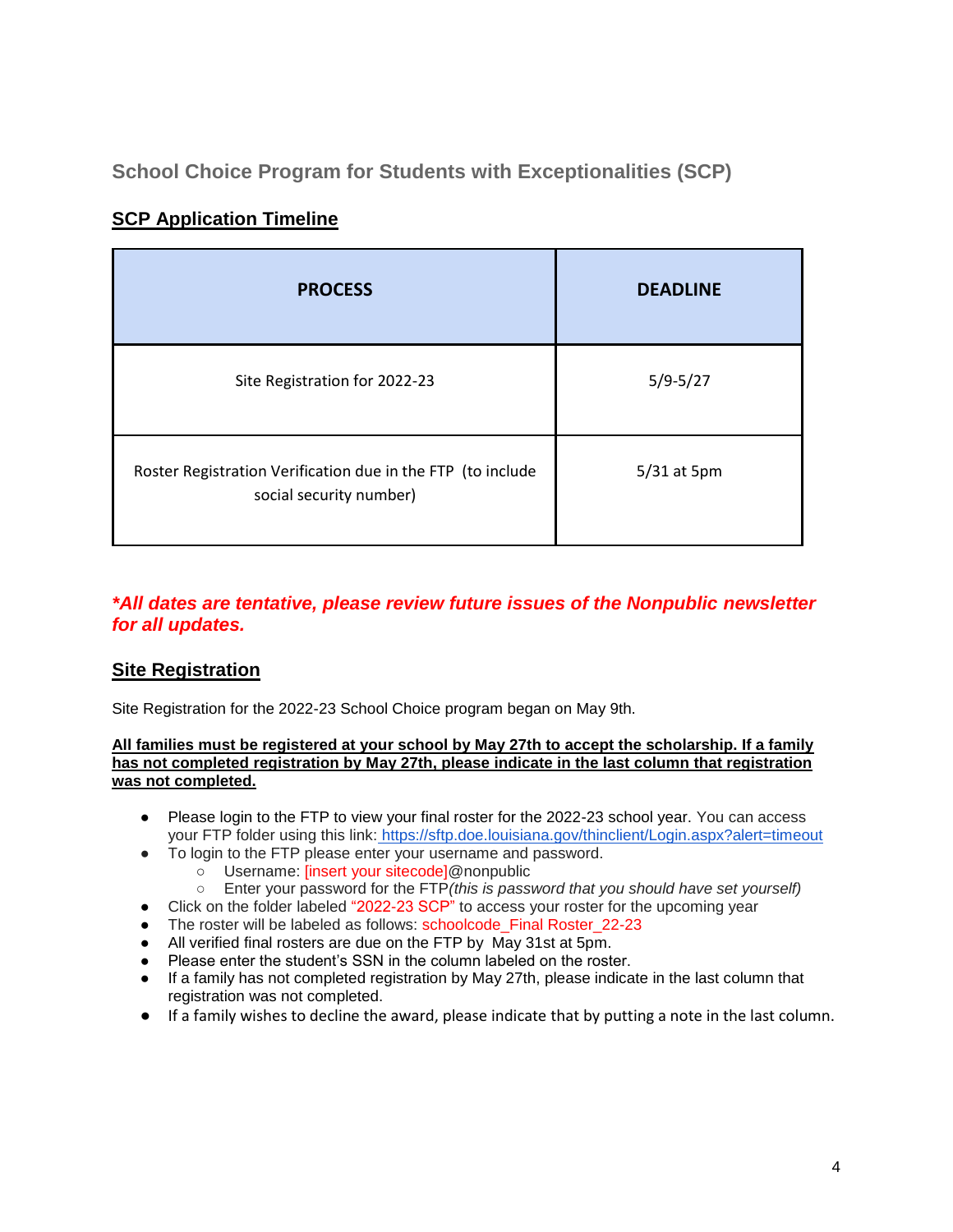● If you need to make any changes to the student information, please indicate the changes needed in the last column.

#### **Please place your verified final roster in the "2022-23 SCP" folder on the FTP.**

If you have any issues or questions about the site registration, please contact our office via email at studentscholarships@la.gov for assistance.

# <span id="page-5-0"></span>**Operations**

#### **2021–22 High Cost Services Round 1 Grant Allocations Visible in eGMS Please share with IDEA directors, federal program directors and business managers**.

High Cost Services (HCS) Round 1 allocations are now visible in eGMS. School systems with an approved application can now create a budget by creating an amendment in the HCS Round 1 application in eGMS. School systems must create this amendment to include all students for whom an allocation was received. Budget amendments will be reviewed for eligibility and allowability as they are submitted.

Please note that MFP/state funds included in this allocation will expire and will no longer be available as of June 30. Additionally, all claims are due and must be submitted in eGMS by July 15.

Please contact [ldoe.grantshelpdesk@la.gov](mailto:ldoe.grantshelpdesk@la.gov) with questions.

# **System Open for Education Excellence Fund (EEF) 6/30 Periodic Expense Report (PER) Submissions**

**Please share with EEF contacts.**

The eGMS system is open to begin submitting EEF 6/30 PERs. If your school or agency received a payment from the 2021-2022 Education Excellence Fund (EEF) this year, please be advised of the following important dates: **June 30** is the deadline for EEF recipients to obligate EEF funds and **July 15** is the deadline for EEF recipients to submit Final 6/30 PERs.

Please note that Final PERs are used to calculate EEF allocations for the following year. If the Final PER is not submitted **by July 15**, EEF recipients may experience delays in accessing their EEF funds for 2022-2023.

**Reminder:** In PER, on the first tab (labeled Expenditure Obligation Summary), please check Final Expenditure checkbox at the bottom when final. Check that. Otherwise the PER will not be reported as final and will have to be corrected and resubmitted.

For assistance in preparing your Final 6/30 PER for EEF, please refer to the training section of the [eGMS](https://egmsp.doe.louisiana.gov/LDEGMSWeb/Logon.aspx)  [Logon page,](https://egmsp.doe.louisiana.gov/LDEGMSWeb/Logon.aspx) under the Tips & Reminders header: Preparing the Periodic Expense Report (PER).

Please contact [ldoe.grantshelpdesk@la.gov](mailto:ldoe.grantshelpdesk@la.gov) with questions.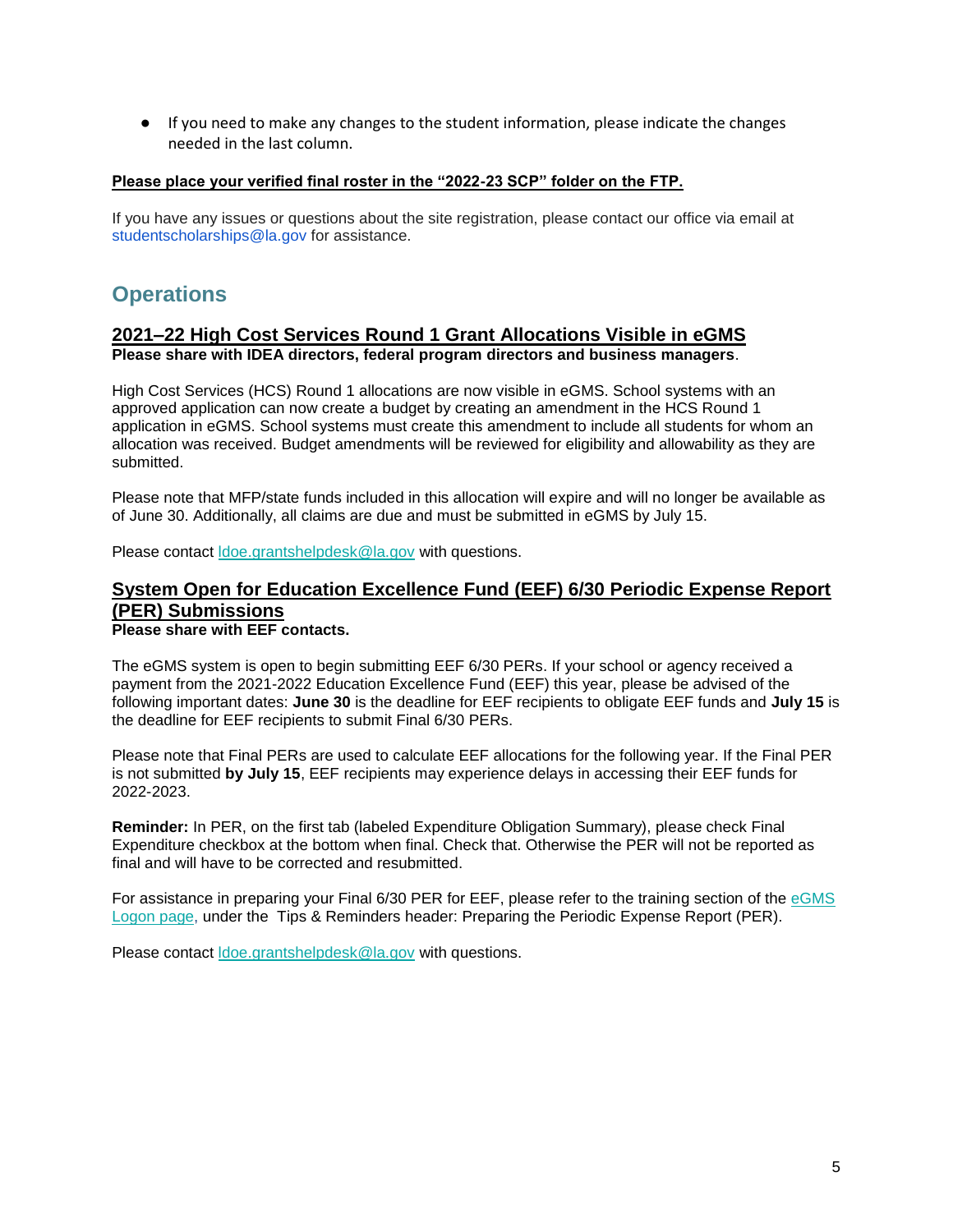# <span id="page-6-0"></span>**Assessments, Accountability and Analytics**

### **LEAP 2025**

**Please share this information with district test coordinators and school leaders.**

- LEAP Conversion Tables: Policy requires that the LEAP 2025 high school assessment be used as 15-30% of a student's final grade in the corresponding course for regular education students and as 5% for students with disabilities. The conversion tables provided by the department in 2021 have not been changed and should be used in 2022.
- June 9: Last day to request rescoring for LEAP 2025 high school assessments
	- See Test Coordinator manual pages 19-20 for eligible students and form.
	- All students tested as grade 12 have been automatically rescored.
- June 13-20: DRC INSIGHT Impending Zero Online Cleanup
- June 20-24: LEAP 2025 High School Summer Administration
	- Test schedules due to [assessment@la.gov](mailto:assessment@la.gov) by June 9
- Office Hours canceled May 31 and July 5

Please contact [assessment@la.gov](mailto:assessment@la.gov) with questions related to LEAP 2025.

### **GOLD (Birth-Age 5)**

**Please share with school and system leaders and early childhood educators.**

Mya 31: Last day to assess all children, ages birth-5, enrolled in public and nonpublic pre-K, Head Start, and child care centers that receive public funding and all children, ages 3-5, with an Individual Education Program (IEP), including children who receive speech services only, with [TeachingStrategies GOLD®.](https://www.louisianabelieves.com/docs/default-source/early-childhood/ts-gold-guidance.pdf?sfvrsn=58b6981f_22)

Please contact [assessment@la.gov](mailto:assessment@la.gov) with questions.

#### **Interests and Opportunities**

#### **Please share with accountability contacts and school leaders.**

The Interests and Opportunities menu for 2022-2023 is now posted in the accountability library. Please see below the most current timeline of events for Interests and Opportunities.

- April: Interests and Opportunities Course Codes list posted in [Accountability Library](https://www.louisianabelieves.com/resources/library/accountability)
- June: Updated FAQ and guidance posted to [Accountability Library](https://www.louisianabelieves.com/resources/library/accountability)
- August 15: Jotform survey opens for indicator selection
- November 4: Jotform survey closes for principals and school leaders
- November 21: Indicator validation due from superintendents or their designee
- March 1: Interests and Opportunities Data Review opens for documentation submission
- June 30: Interests and Opportunities Data Review closes for documentation submission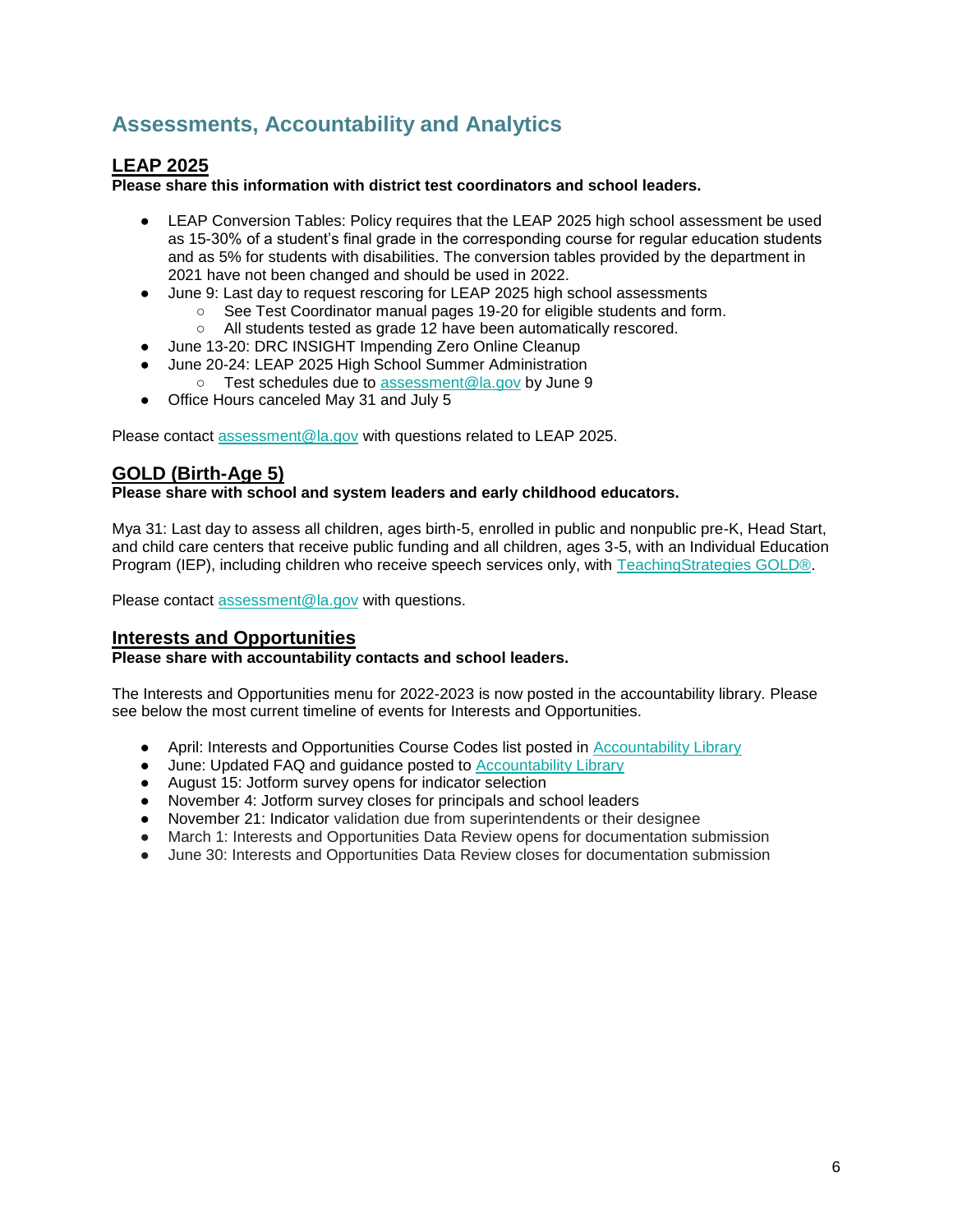# <span id="page-7-0"></span>**School System Financial Services**

### **Maintenance of Effort (MOE) Fiscal Requirements**

**Please share with business managers and finance Officials.**

Meeting yearly Maintenance of Effort (MOE) requirements is part of the business process to confirm compliance and determine eligibility of federal grant funds for ESSA and IDEA grants. The USDOE requires an annual review that determines if each LEA: 1) has not decreased spending of general fund dollars, and 2) is budgeting expenditures to meet the MOE standards. There are three MOE measurements submitted in the eGMS system:

- 2021 IDEA MOE Confirmation (Compliance) deadline for submission is **June 1, 2022**.
- 2023 ESSA MOE Verification deadline for submission is **July 15, 2022**.
- 2023 IDEA MOE Verification (Eligibility) deadline for submission is **July 15, 2022**.

#### **COVID Relief Funds and MOE**

Although school systems have received relief funds as a result of COVID-19, these funds do not affect the Maintenance of Effort requirements at the LEA level. LEAs are required to continue spending at levels to continue to meet all MOE requirements in accordance with previous federal regulations. Federal requirements have changed at the state level only.

#### **MOE Resources**

The [MOE Quick Reference Guide](https://www.louisianabelieves.com/docs/default-source/links-for-newsletters/maintenance-of-effort-quick-guide-for-egms-users-in-2022.pdf?sfvrsn=bb2e6518_2) is available to assist with those new to the MOE submission process. A [Local Only Funds Calculator](https://www.louisianabelieves.com/docs/default-source/links-for-newsletters/local-only-funds-calculatorc9b5035c8c9b66d6b292ff0000215f92.xlsx?sfvrsn=ba2e6518_2) is available to assist in completing the Local Only Funds section of the IDEA MOEs.

For questions regarding the MOE review process, contact [nakia.jason@la.gov.](mailto:nakia.jason@la.gov) For technical inquiries or support, contact [jason.berard@la.gov.](mailto:jason.berard@la.gov)

### **FY 2021-2022 Final MFP-Career Development Fund (CDF) Payments**

**Please share with business managers and finance officials.**

Final MFP-CDF payments for FY 2021-2022 will be released on or before the end of May 2022. Details regarding the payment amounts are available in the [MFP Library.](https://www.louisianabelieves.com/resources/library/minimum-foundation-program) 

Please contact [LDOEMFPhelpdesk@la.gov](mailto:LDOEMFPhelpdesk@la.gov) with questions.

#### **FY 2021-2022 Nonpublic Textbook Allocation**

**Please share with business managers and finance officials.**

**Reminder**: Public school systems should support nonpublic schools in their area via the Nonpublic Textbooks Allocation made available to purchase books and educational materials on behalf of the nonpublic schools. The FY 2021-2022 Nonpublic Textbooks Allocation is available to each school system in the Department's electronic grants management system (eGMS). Orders for textbooks, etc. must be delivered to (and received by) the eligible nonpublic school during the period of July 1, 2021 to June 30, 2022, in order to be eligible for reimbursement. Reimbursement requests must be submitted to the LDOE no later than July 15, 2022. Additional information is available in the FY 2021-2022 Nonpublic Textbook [Administration Program Reimbursements](https://www.louisianabelieves.com/docs/default-source/links-for-newsletters/fy2021-22-nonpublic-textbook-allocation-guidelines-for-leas.pdf) guidelines.

Please contact [nonpublicfinancehelpdesk@la.gov](mailto:nonpublicfinancehelpdesk@la.gov) with questions.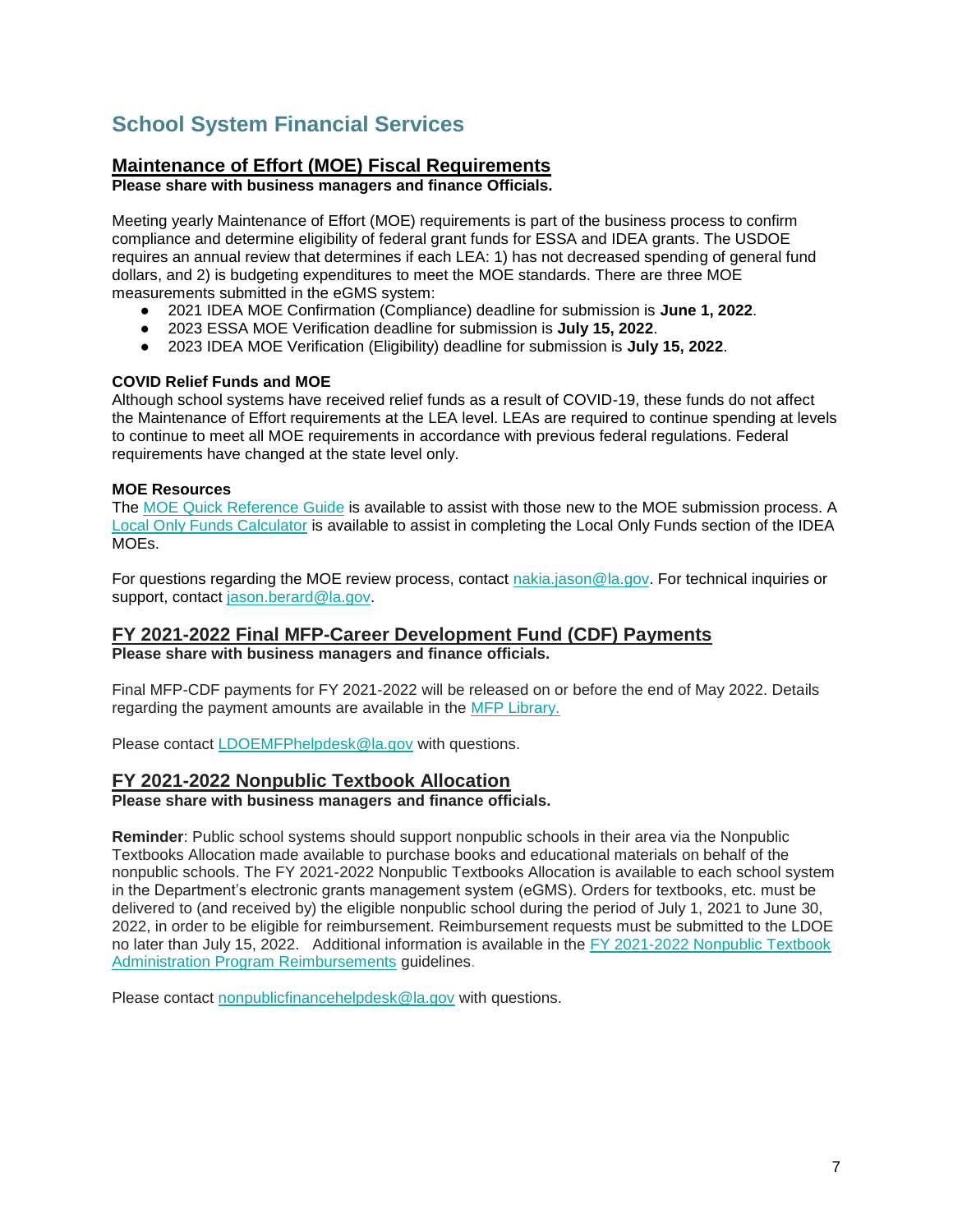# <span id="page-8-0"></span>**Teaching and Learning**

### <span id="page-8-1"></span>**Diverse Learners**

#### **Foundational Literacy Modules for Grades 4-8 Educators Registration Open Please share with system leaders, special education leaders, special educators, interventionists, EL educators**

The Department has partnered with Public Consulting Group (PCG) to offer five free asynchronous science of reading modules for grades 4 - 8 educators. The Professional Development Modules are focused on content that is teacher-friendly and provides the knowledge and skills necessary for intermediate and middle school classrooms instruction by applying age-appropriate science of reading strategies.The five topics include understanding the science of reading, exploring phonics and advanced word study, creating fluent readers, developing vocabulary and increasing reading comprehension. Modules will open monthly beginning at the end of May and remain available throughout the 2022 - 2023 school year. [Registration](https://forms.office.com/pages/responsepage.aspx?id=wxCx2SVMeUO5euJIk4zBe480GuvBKj1CvXxROcKQzeNUMlI4S0tDVFhPSkVXNU5DNkJDSlhXNkFHMy4u) is open and will remain open throughout the release.

Please contact [diverselearnersupport@la.gov](mailto:diverselearnersupport@la.gov) with questions.

#### **Guidance for Leading Inclusive Special Education Programs**

**Please share with school system leaders and special education directors/supervisors.**

This week, the Department released the fifth issue of Guidance for Leading Inclusive Special Education Programs: [Positive Behavioral Interventions and Supports.](https://www.louisianabelieves.com/docs/default-source/students-with-disabilities/guidance-for-leading-inclusive-special-education-programs---positive-behavior-intervention-supports-(may-2022).pdf) School system leaders are encouraged to review the guidance document with special education supervisors and attend the hour-long webinar to support implementation on [June 7 at 1 p.m.](https://ldoe.zoom.us/j/99772844385?pwd=S2Noek80VjFvOU5ZTG5pQTZOeTRNQT09)

Please contact [diverselearnersupport@la.gov](mailto:diverselearnersupport@la.gov) with questions.

### <span id="page-8-2"></span>**Educator Development**

#### **2021-2022 Mentor Waiver Application Please share with school and system leaders.**

The [2021-2022 Mentor Waiver Application](https://www.louisianabelieves.com/docs/default-source/professional-development/2021-2022-mentor-waiver-application-guide.pdf?sfvrsn=ad6c6718_2) will remain open until **11:59 p.m. on June 3**. An application should be submitted for any Mentor that must hold the waiver for the 2021-2022 school year before this time.

The 2022-2023 Mentor Credential Waiver Application will open during the summer for Mentors that need the waiver for the upcoming 2022-2023 school year.

The Department encourages Mentors requesting the waiver for multiple years to consider completing the requirements to hold the [Mentor Certification.](https://www.teachlouisiana.net/Checklist/Ancillary_Mentor_Teacher.pdf) 

Please contact [believeandprepare@la.gov](mailto:believeandprepare@la.gov) with questions.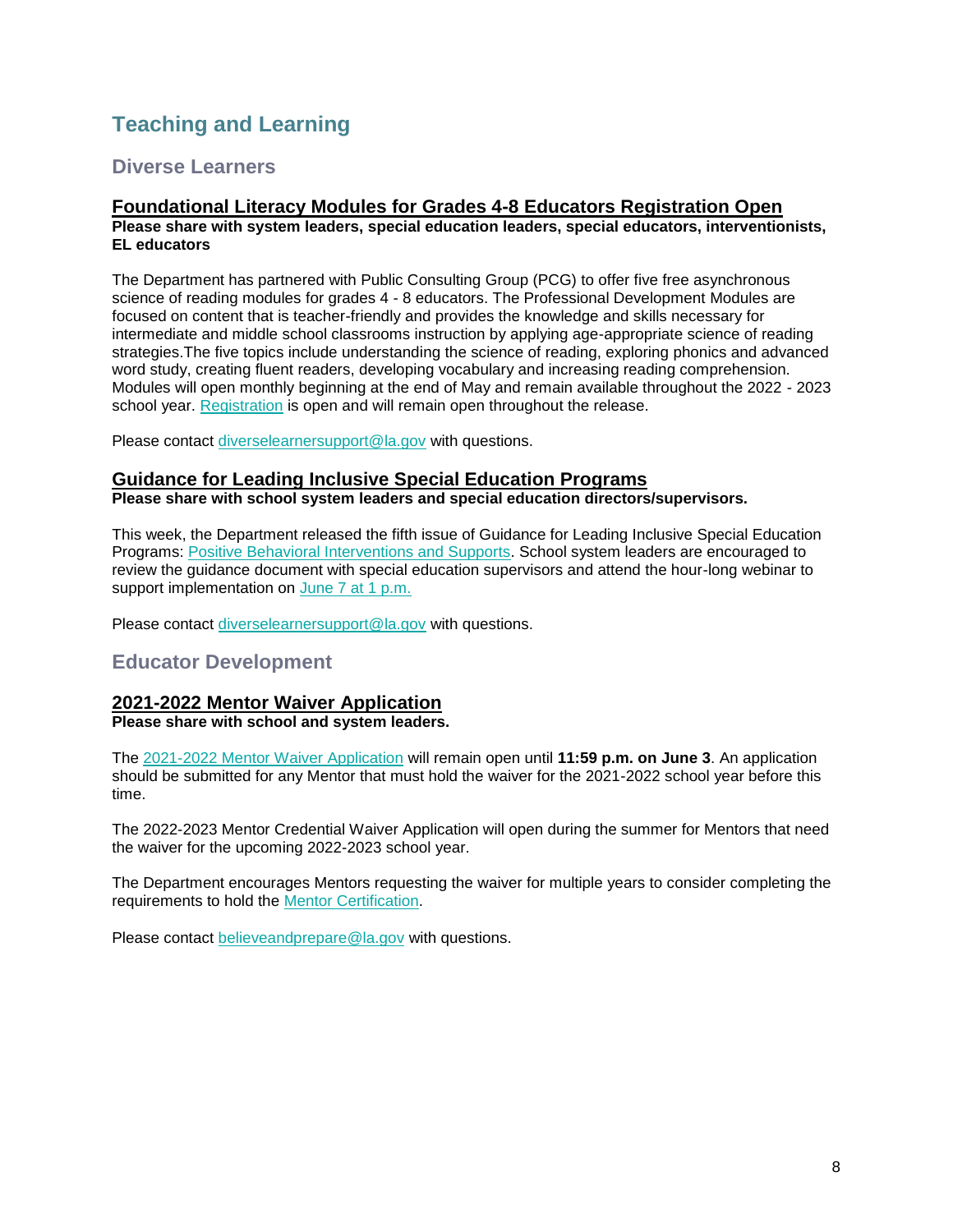### **Workforce Reporting Update**

#### **Please share with systems leaders, school leaders, human resource directors, security coordinators, and data managers.**

The Educator Workforce Dashboard will be released May 30. Please check with your data security coordinator if you have not yet been granted access. System and site leaders should make plans to attend the following trainings at Teacher Leader Summit:

- May 31 Workforce Reporting: Dashboard Best Practices
- June 1 Workforce Reporting: Welcome to EdLink 360

Additional trainings will be held this summer:

#### **Workforce Reporting: Welcome to EdLink 360 (accessing the dashboard)**

- **Meeting Date and Time:** June 14 at 10 a.m.
- **Meeting Link**: <https://zoom.us/j/8322783910?pwd=OGNjTTNXQTg4bUVqVHVaZHVET1gydz09>
- **Meeting ID#:** 832 278 3910
- **Meeting Passcode:** i3PfJs

#### **Workforce Reporting: Dashboard Best Practices (using the dashboard in your workflow)**

- **Meeting Date and Time:** July 12 at 10 a.m.
- **Meeting Link:** <https://zoom.us/j/8322783910?pwd=OGNjTTNXQTg4bUVqVHVaZHVET1gydz09>
- **Meeting ID#:** 832 278 3910
- **Meeting Passcode:** i3PfJs

#### **Combination Training: If you are unable to attend in June or July**

- **Meeting Date and Time:** August 9 at 10 a.m.
- **Meeting Link:** <https://zoom.us/j/8322783910?pwd=OGNjTTNXQTg4bUVqVHVaZHVET1gydz09>
- **Meeting ID#:** 832 278 3910
- **Meeting Passcode:** i3PfJs

Please contact [emily.smiley@la.gov](mailto:emily.smiley@la.gov) with questions.

### **K-2 Learning Year: Phase 1 Office Hours**

#### **Please share with systems leaders and school leaders.**

K-2 Learning Year: Phase 1 Office Hours provide additional support for systems implementing CLASS® or (TAP/Best Practices) observation rubrics. Upcoming topics follow.

**Teachstone overview of myTeachstone data and reporting platform** 

- **Meeting Date and Time:** June 15 at 12 p.m.
- **Meeting Link:**

<https://ldoe.zoom.us/j/98569851139?pwd=b0VGdTIvcThYWElZT3VnWWQzYU1kZz09>

- **Meeting ID#:** 985 6985 1139
- **Meeting Passcode:** 578203

#### **NIET overview of EE PASS data and reporting platform**

● **Meeting Date and Time:** June 29 at 12 p.m. ● **Meeting Link:** 

<https://ldoe.zoom.us/j/98569851139?pwd=b0VGdTIvcThYWElZT3VnWWQzYU1kZz09>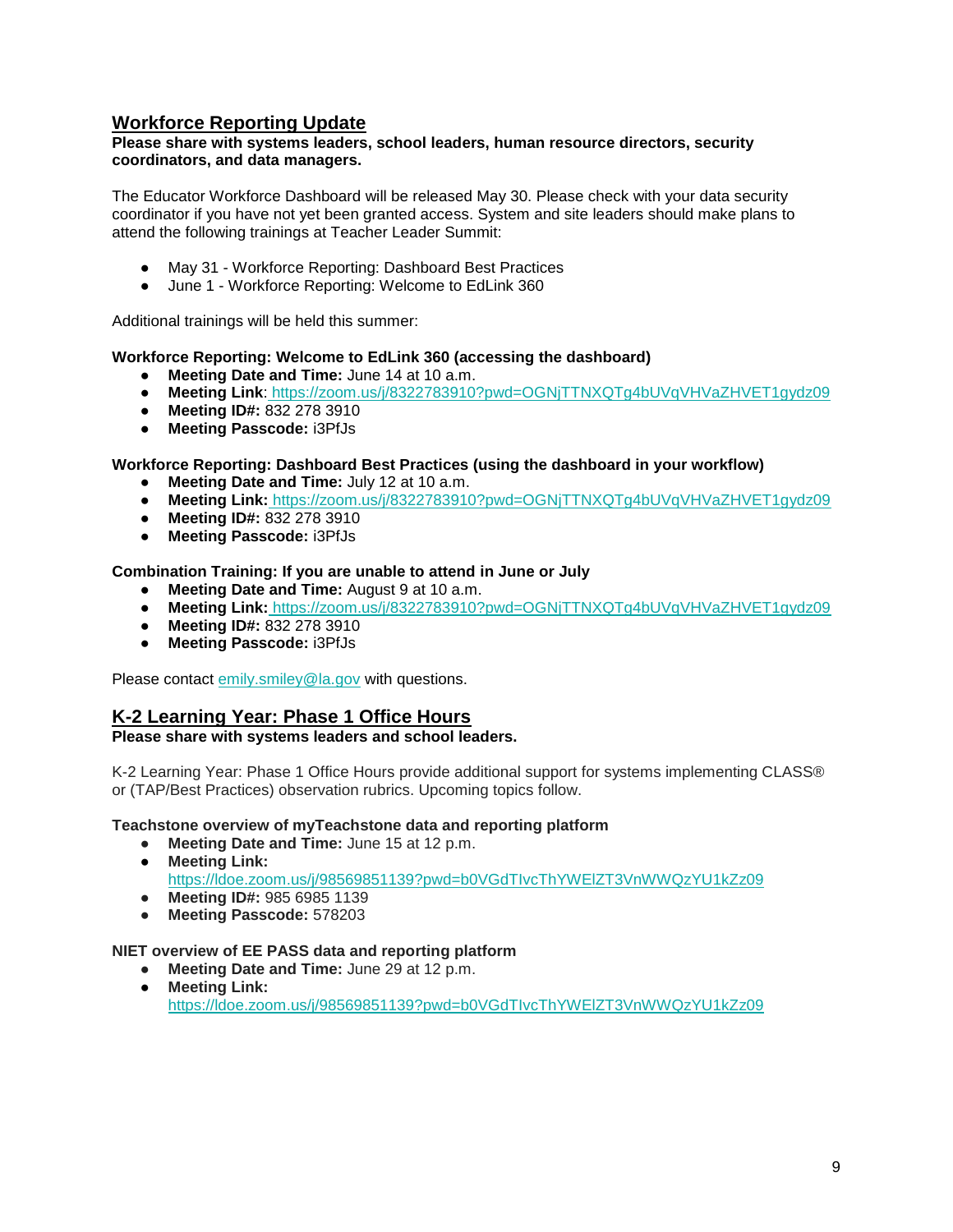- **Meeting ID#:** 985 6985 1139
- **Meeting Passcode:** 578203

#### **ULL Picard overview of Third-Party Observations**

- **Meeting Date and Time:** July 13 at 12 p.m.
- **Meeting Link:**  <https://ldoe.zoom.us/j/98569851139?pwd=b0VGdTIvcThYWElZT3VnWWQzYU1kZz09>
- **Meeting ID#:** 985 6985 1139
- **Meeting Passcode:** 578203

Please contact [lori.pennison@la.gov](mailto:lori.pennison@la.gov) with questions.

#### **Teacher Leader Summit**

#### **Please share with teachers, principals, counselors, librarians, school and system leaders.**

In less than seven days, Louisiana's educators will come together at the Teacher Leader Summit in New Orleans. Registered attendees will have the opportunity to hear from our [keynote speakers](https://www.louisianabelieves.com/docs/default-source/2022-teacher-leader-summit/keynote-speakers---tl-summit-2022.pdf) Stephen M.R. Covey and Juliana Urtubey.

All registered participants must reserve seats to attend [sessions](https://whova.com/embedded/event/i6u0jc%2FHaQPA8X9JKRdO22%2FvxgNOBGeJNdxPWRzFISM%3D/?utc_source=ems) during Summit. Session capacity is limited and available on a first come, first served basis. For details on how areserve a seat and prepare for arrival, attendees should refer to the recommendations in the [Prepare for Arrival](https://www.louisianabelieves.com/docs/default-source/2022-teacher-leader-summit/prepare-for-arrival---tl-summit-2022.pdf) document.

Please contact [LDOEevents@la.gov](mailto:LDOEevents@la.gov) with any questions.

### <span id="page-10-0"></span>**Reminders**

- [Assessment, Accountability and Analytics](#page-10-1)
- **[Teaching and Learning](#page-11-0)** 
	- [Academic Content](#page-11-1)
	- [Diverse Learners](#page-11-2)
	- [Educator Development](#page-12-0)
	- [School Improvement](#page-14-0)

# <span id="page-10-1"></span>*Assessment, Accountability and Analytics*

#### **Louisiana Assessment Literacy Initiative**

**Please share this announcement with school system leaders and school leaders.**

The LDOE, in partnership with the Center for Assessment, launched the Assessment Literacy Initiative in the 2021–2022 school year. The goal of the Initiative is to cultivate assessment literacy among Louisiana educators in order to improve student learning.

The LDOE is expanding the Initiative for the 2022–2023 school year and will partner with up to 20 teams of educators from across the state. Each team will include one school system leader, one school leader, and two teachers (one ELA and one social studies). Teams will participate in a series of professional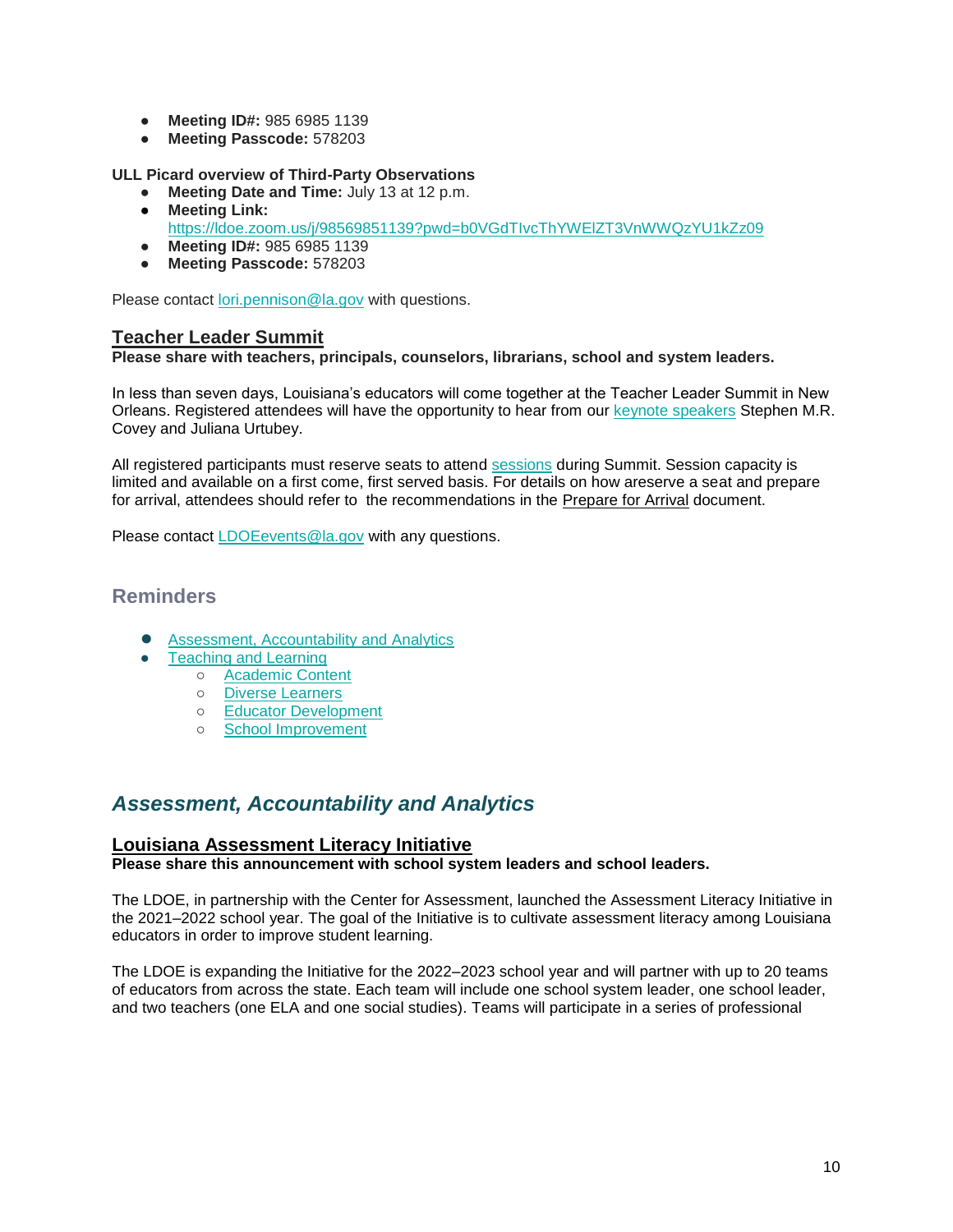learning modules throughout the year that will consist of six 3-hour virtual sessions, with independent practice activities between sessions. To apply, school leaders should complete the [interest survey](https://docs.google.com/forms/d/e/1FAIpQLSc8wPVFqk3Qb062CCda0bGbANSellkZSzrizltgLqMdvPPreQ/viewform?usp=sf_link) by **June 30, 2022**.

To learn more, attend the session Assessment Literacy: Transforming Assessment Conversations at the Teacher Leader Summit, where participants from the first year of the Louisiana's Assessment Literacy Initiative will share what they learned and how it affected assessment practices.

Please contact [assessment@la.gov](mailto:assessment@la.gov) with questions.

# <span id="page-11-0"></span>*Teaching and Learning*

## <span id="page-11-1"></span>**Academic Content**

### **Instructional Support: Instructional Material Reviews**

**Please share with content supervisors and administrators.** 

The Department conducts ongoing reviews of instructional materials to support school systems in adopting curricula in all core subjects. Newly rated Tier 1 materials are listed below. All tiered reviews can be found on the **Annotated Reviews** webpage. The status of all instructional materials submissions can be found in the [Weekly Report.](https://www.louisianabelieves.com/docs/default-source/curricular-resources/online-instructional-materials-reviews.pdf?sfvrsn=a26b841f_654)

| <b>Publisher</b>         | <b>Title and Grade Levels</b>      |      | Core Subject Tiered Rating |
|--------------------------|------------------------------------|------|----------------------------|
| <b>Achievement First</b> | Achievement First Math, Grades K-4 | Math | Tier 1                     |

Please contact **[louisianacurriculumreview@la.gov](mailto:LouisianaCurriculumReview@la.gov)** with questions.

### <span id="page-11-2"></span>**Diverse Learners**

### **Special Education Advisory Panel Application Open**

#### **Please share with special education leaders, educators, parents and community stakeholders.**

The [Special Education Advisory Panel](https://www.louisianabelieves.com/docs/default-source/academics/special-education-advisory-panel-(seap)-overview.pdf?sfvrsn=8bfd891f_42) (SEAP) [application](https://www.louisianabelieves.com/docs/default-source/students-with-disabilities/seap-member-vacancy-announcement-and-application.pdf?sfvrsn=4ea76618_12) is now open. SEAP advises and assists the Louisiana Department of Education with the provision of free and appropriate public education for individuals with disabilities. It exists by authority of the Individuals with Disabilities Education Act (IDEA) to provide guidance on special education programs and services. Interested applicants can find the vacant roles and more information in the [vacancy announcement and application,](https://www.louisianabelieves.com/docs/default-source/students-with-disabilities/seap-member-vacancy-announcement-and-application.pdf?sfvrsn=4ea76618_12) and interested applicants should apply during the month of May 2022.

Please contact [specialeducation@la.gov](mailto:specialeducation@la.gov) with questions.

### **Partnerships for Success Guide Request for Applications**

**Please share with school system leaders, special education directors and interested vendors.**

The [Partnerships for Success Guide](https://www.louisianabelieves.com/docs/default-source/students-with-disabilities/partnerships-for-success-guide.pdf?sfvrsn=3af99d1f_2) is a vetted list of organizations who provide school systems support in meeting the specialized support and related service needs of students with disabilities. Annually, the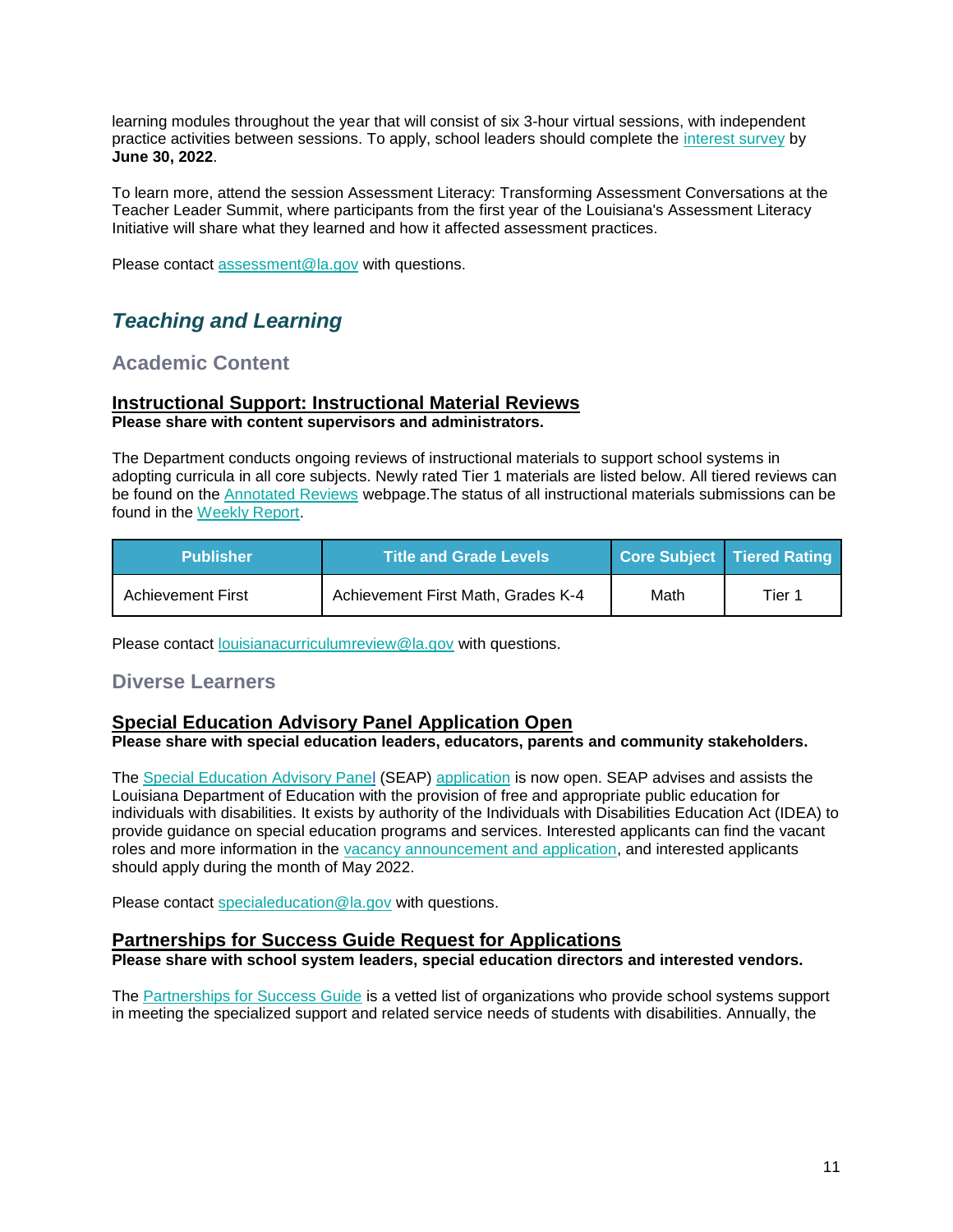department releases a request for applications for local and national organizations to apply as potential providers in the guide. Th[e](https://docs.google.com/forms/d/e/1FAIpQLSdHatVDhfasD3Y6NtUJnMJaVzs8S41zLuFjqnSNeLhIA50ssQ/viewform?usp=sf_link) [application](https://docs.google.com/forms/d/e/1FAIpQLSdHatVDhfasD3Y6NtUJnMJaVzs8S41zLuFjqnSNeLhIA50ssQ/viewform?usp=sf_link) is now open and closes on July 1, 2022.

Please contact [specialeducation@la.gov](mailto:specialeducation@la.gov) with questions

## <span id="page-12-0"></span>**Educator Development**

#### **Recruitment, Recovery, and Retention Teacher Survey**

**Please share with school system leaders, principals, and teachers.**

The Department in conjunction with the Region 14 Comprehensive Center, an outside organization that is a partner with the LDOE in improving education in our state, is providing the opportunity for teachers to describe their experiences and perceptions as well as offer suggestions on issues related to teacher recruitment, recovery, and retention.

**Teachers** are asked to complete this short [survey](https://survey.alchemer.com/s3/6839519/Region-14-CC-Teacher-Recruitment-Retention-and-Recovery-Survey) by **June 10.**

Please contact [louisianaleaders@la.gov](mailto:louisianaleaders@la.gov) with questions.

### **Recruitment and Retention Funding Strategies**

**Please share with school system leaders.**

As school systems continue to use ESSER funds to address recruitment and retention issues, the [Achieve! Planning Guide for School Systems](https://www.louisianabelieves.com/docs/default-source/operations/achieve!-planning-guidance.pdf?sfvrsn=25d36718_24) shares several links to reference guidance on spending. As systems are planning for summer learning activities, please note that planning and implementing activities related to summer learning is an allowable expense using ESSER funds. Listed below are links school systems can reference for guidance on spending.

- [Achieve Compensation Guidance](https://www.louisianabelieves.com/docs/default-source/achieve/achieve!-compensation-guidance.pdf?sfvrsn=d4ce6718_8)
- **Achieve Allowable Uses**
- Achieve ESSER II & III Funding Allowability and Cost Guidance Crosswalk
- **[Additional Staff](https://www.louisianabelieves.com/docs/default-source/achieve/achieve!-hiring-investment-examples.pdf?sfvrsn=60fb6718_2)**

Please contact [brandy.branigan@la.gov](mailto:brandy.branigan@la.gov) with recruitment and retention questions, and [ldoe.grantshelpdesk@la.gov](mailto:LDOE.GrantsHelpdesk@la.gov) with funding questions.

### **New Teacher Experience: Summer Kick Off**

**Please share with system leaders.**

The Louisiana Department of Education will host a Summer Kick-off for the New Teacher Experience on **July 25, 2022** from 9 a.m. - 4 p.m. in Baton Rouge, LA for 300 first year teachers. The goals of the event are to:

- Welcome new teachers to the profession.
- Understand the components of Louisiana's New Teacher Experience.
- Engage in professional learning around topics relevant to new teachers.
- Provide statewide networking opportunities for new teachers .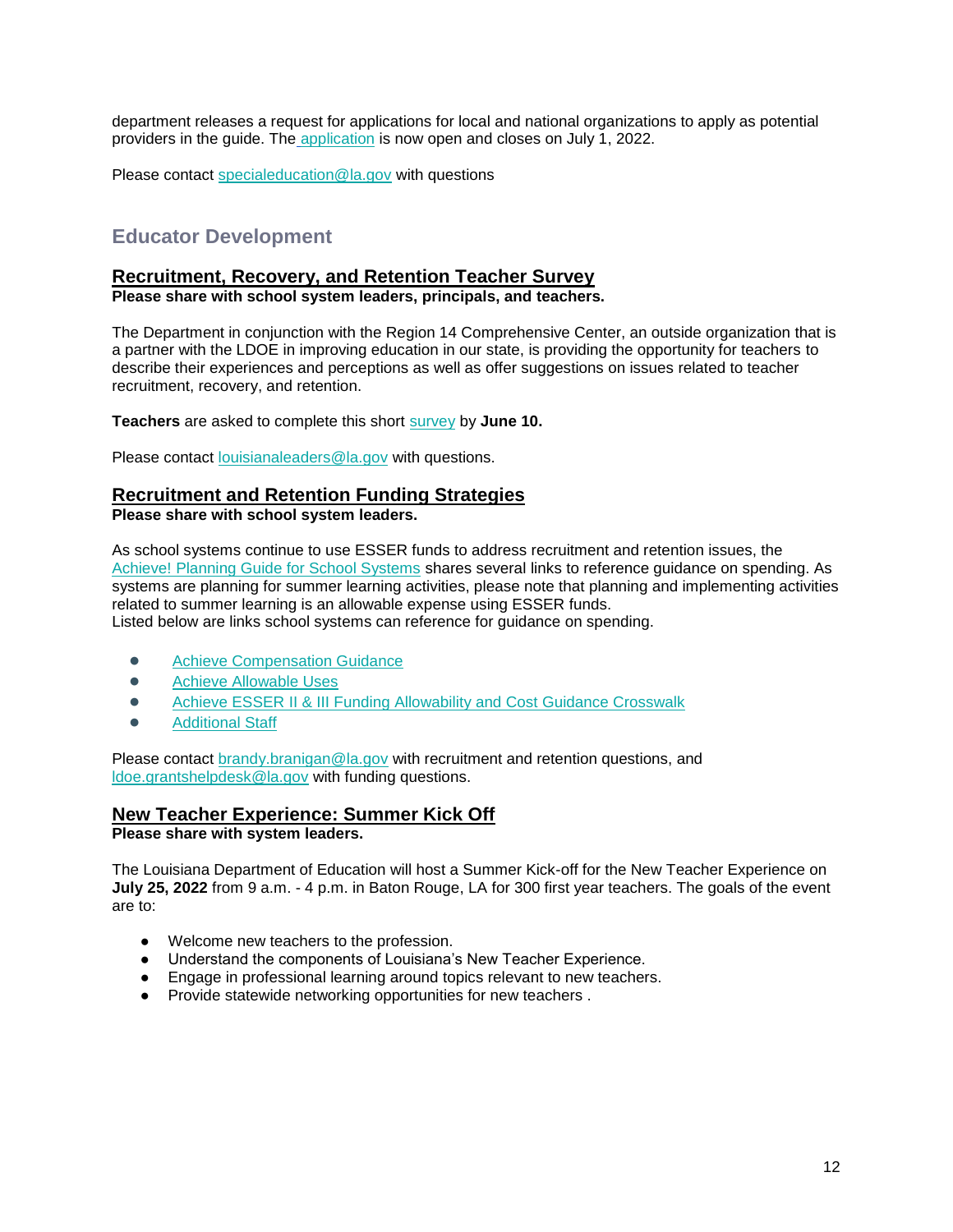Registration for this event will be first come, first served. The registration will open on **Tuesday, June 7**  and close **Friday, July 8** or once capacity is reached, whichever comes first.

School systems must have the name and email address of new teachers in order to register for this event. The link for registering will be included in the June 7 weekly newsletter.

Please contact [laurie.carlton@la.gov](mailto:laurie.carlton@la.gov) with questions.

### **Summer Learning Programs**

#### **Please share with summer learning program coordinators.**

School systems should be in the final stages of planning their summer learning programs using the planning checklist located in th[e](https://www.louisianabelieves.com/docs/default-source/academics/summer-learning-program-guidance-2021.pdf?sfvrsn=9f5a6618_2) [Summer Learning Program Guidance.](https://www.louisianabelieves.com/docs/default-source/academics/summer-learning-program-guidance-2021.pdf?sfvrsn=9f5a6618_2) Beginning this summer, all CIR/UIR-A schools are required to implement summer learning programs.

Similar to data collected from Summer 2021, systems should expect to share information about student outcomes. These indicators include:

| Category                                  | <b>Examples</b>                                                                                    |
|-------------------------------------------|----------------------------------------------------------------------------------------------------|
| Curriculum-Embedded Assessments for Math* | Number of math lessons completed<br>$\bullet$                                                      |
| Curriculum-Embedded Assessments for ELA*  | Number of ELA lessons completed<br>$\bullet$<br>Unit Assessments in ELA Guidebooks<br>$\bullet$    |
| <b>Literacy Screeners</b>                 | Screeners approved by the Department (Acadience<br>$\bullet$<br>Reading, DIBELS 8th, STEEP, STEP). |
| <b>Early Childhood Assessments</b>        | <b>TS Gold®</b><br>$\bullet$                                                                       |
| Other Indicators                          | Writing samples<br>Social-Emotional Program Data                                                   |

\* Required

Please contact [keisha.thomas2@la.gov](mailto:Keisha.Thomas2@la.gov) with questions.

### **CIS Teacher and Staff Evaluations**

**Please share with systems leaders, school leaders, human resource directors, and data directors.**

The teacher evaluation upload window is open. Systems are encouraged to begin finalizing teacher and staff evaluations. The Compass Information System (CIS) will shut down for the 2021-2022 school year on September 1, 2022. Following this date, no teacher evaluation data for the 2021-2022 school year will be able to be amended or added. Please prepare to complete the following no later than August 26, 2022, in [CIS:](https://leads13.doe.louisiana.gov/hcs/FrameWork.aspx)

- Enter and rate both SLTs for teachers and staff.
- Enter professional practice scores (for 2021-2022 only, if the evaluated person scored "Effective: Proficient" or "Highly Effective" (2.5 and above), enter the single score twice).
- Finalize evaluations for VAM and non-VAM teachers; final evaluation scores will recalculate after VAM is complete.